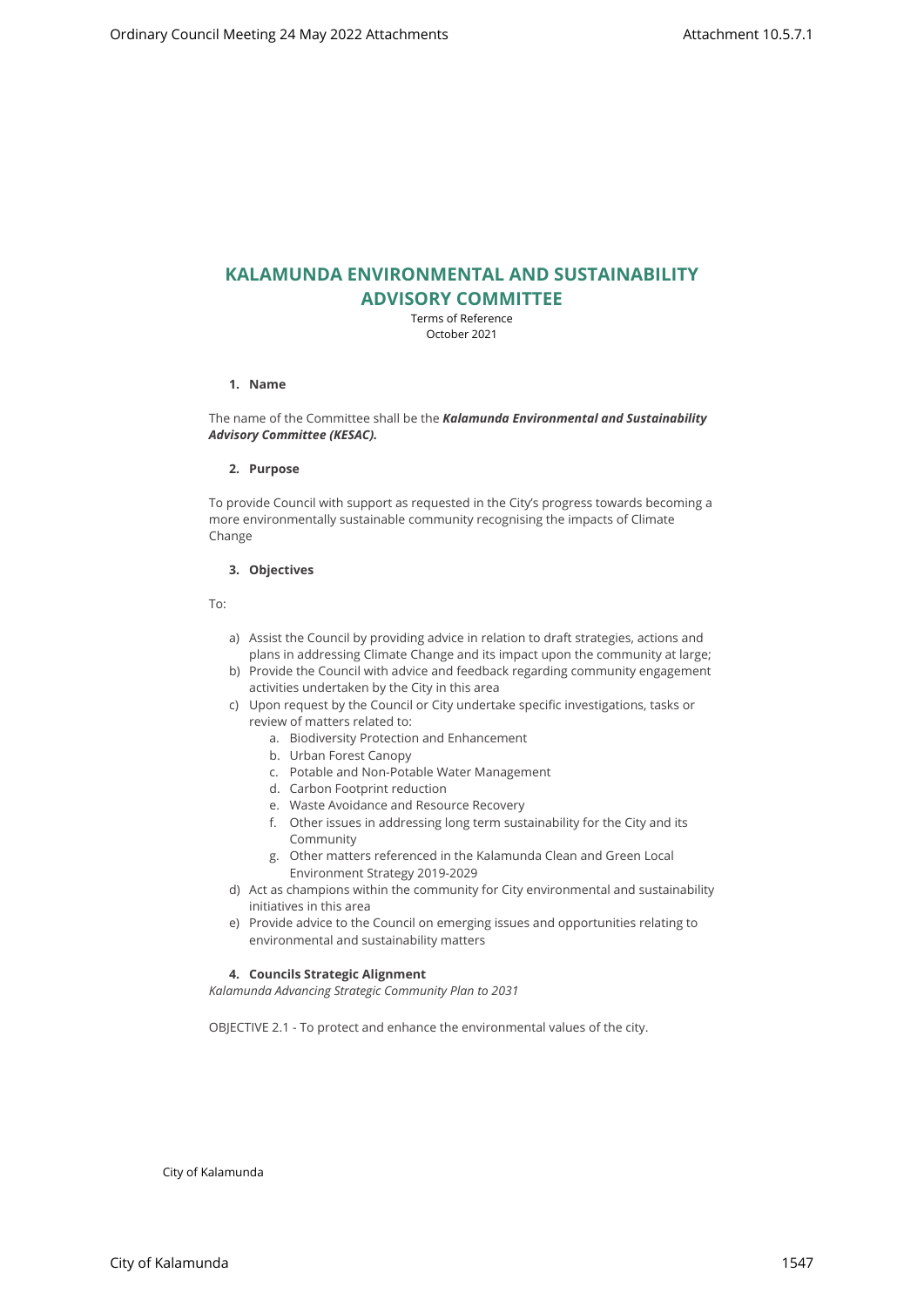OBJECTIVE 2.2. - To improve environmental sustainability through effective natural resource management.

OBJECTIVE 2.3. - To reduce the amount of waste produced and increase the amount of reuse and recycling of waste.

OBJECTIVE 4.2. - To proactively engage and partner for the benefit of the community.

#### **5. Membership**

#### **a) Qualification to be a Member**

The committee members shall have the following interest and/or expertise in:

- i. Carbon Reduction, Energy Sustainability, Water Management.
- ii. Climate Change Management
- iii. Environmental matters such as water sensitive urban design, biodiversity protection and enhancement, waste and recycling management and community partnerships in these fields. Confining y Cismal Meeting 24 May 2022 Attachments<br>
Conficting 24 May 2022 Attachments Attachment is published direct consistent and the council ordinary council methods of the consistent attachment of the council ordinary

# *Community Representatives will not be selected to represent community interest groups, associations or commercial interests.*

## *Community Representatives are preferred that have expertise in these areas rather than a broad interest*

#### **b) No. of Members**

The committee shall consist of 6 to 7 members, comprising:

- i. One Elected Member.
- ii. Five Community Representatives, residing in the district.
- iii. If required and suitable, a professional expert on the matter of climate change, who may or may not be a resident within the District.

#### **c) Deputy Members**

The Council member shall have an appointed Deputy who is to attend meetings in the absence of a member.

#### **d) Term of Appointment**

Appointment is for up to two years and members are eligible for re-appointment following the Council Ordinary Election.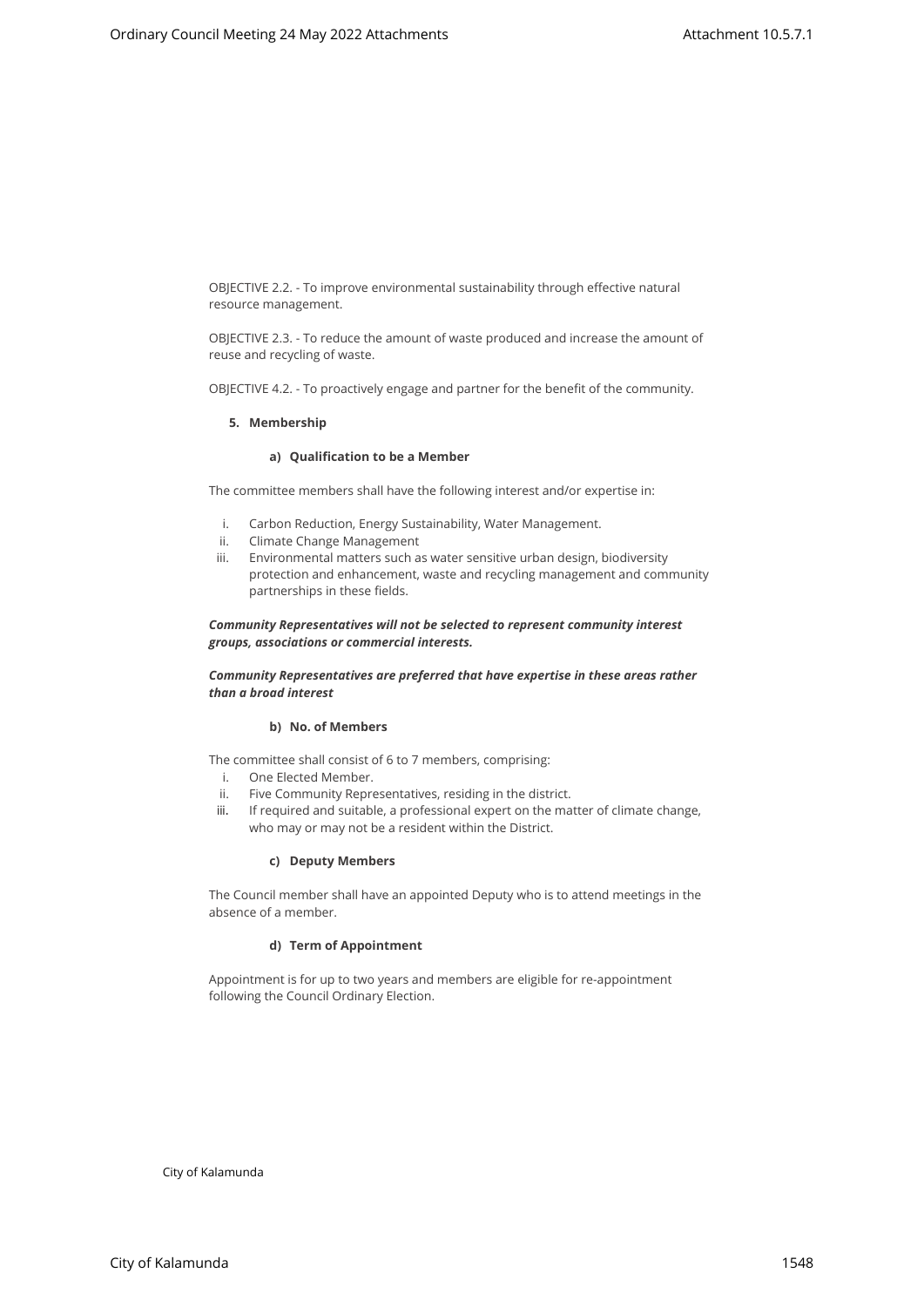#### **e) Observers**

A request to attend a meeting as an observer will be approved at the discretion of the Presiding Member and the CEO.

Requests to attend as an observer should be provided to the CEO no less than two full working days prior to the meeting.

Observers:

- i. will not participate in the business of the committee.
- ii. will not be present when items of confidentiality are presented or discussed by the committee.

#### **f) Resignation or Termination of Membership**

- i. Membership will be reviewed should a member miss three consecutive meetings without approved leave of absence and the Committee may choose to recommend to Council that the member is removed.
- ii. A committee member may resign from membership of the committee by giving the Chief Executive Officer or the committee's presiding member written notice of the resignation. City of City of May 2022 Attachments<br>
A record to start a street t<sub>o</sub> A *e* in disperse will be succided to the dispersion of the<br>
Frequencies to actual or a noise-series decision to the dispersion of the<br>
Frequencies Coun

#### **g) Election of Presiding Member and Deputy Presiding Member**

The election of the Presiding Member and Deputy Presiding Member will be conducted in accordance with the provisions of the *Local Government Act 1995*.

#### **6. Meetings**

## **a) Conduct of Meetings**

All meetings will be conducted in accordance with the provisions of the *Local Government Act 1995* and the City's Standing Orders Local Law and the City of Kalamunda Code of Conduct.

# **b) Scheduling of Ordinary Meetings**

The Committee shall meet at least quarterly. Meetings should be held on a regular date and time to be determined by the committee.

# **c) Special or Extra Meetings and Working Groups**

A Special or extra meeting can be proposed by: -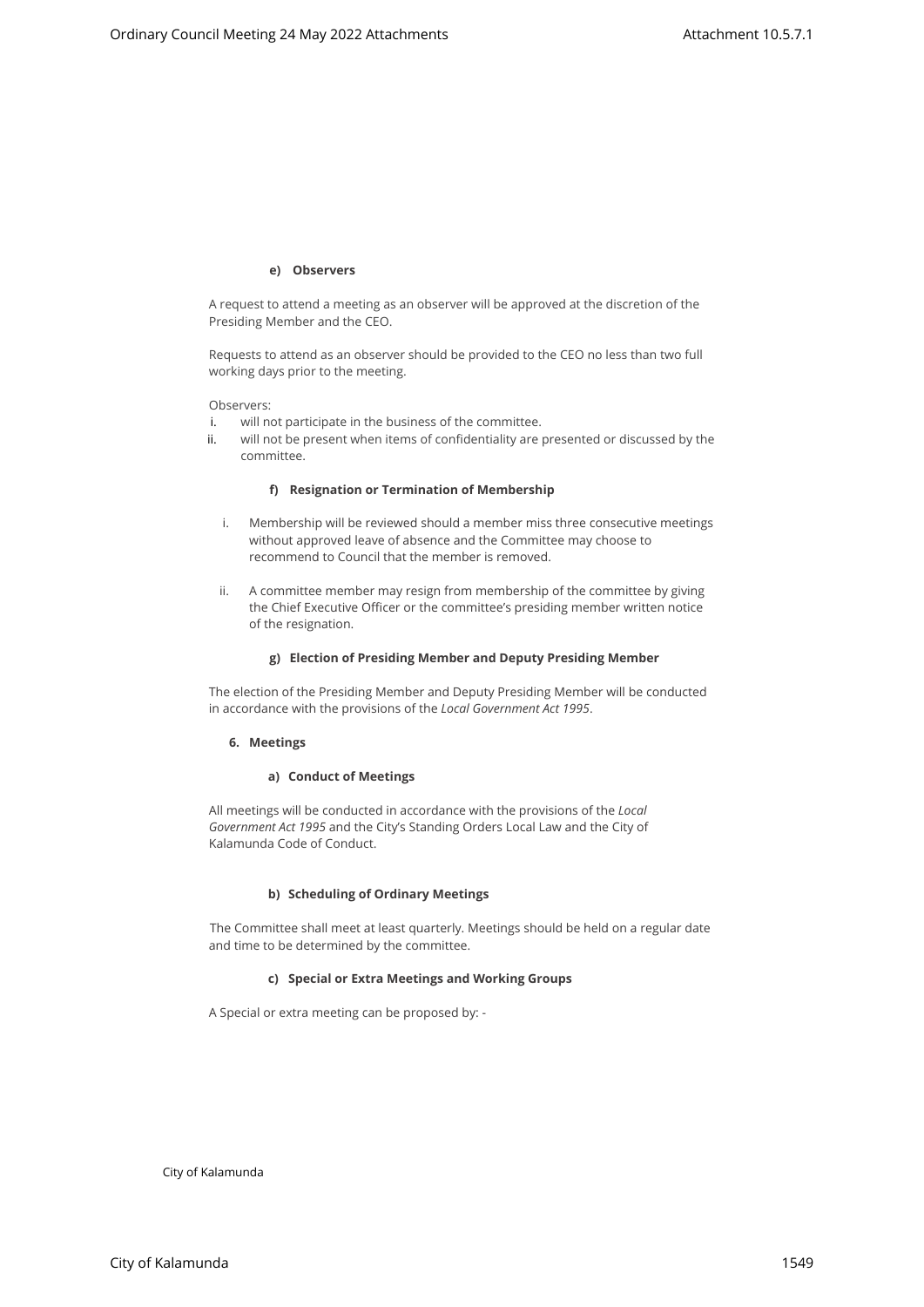- i. A majority decision of the Committee
- ii. The presiding member of the Committee
- iii. By more than 1/3<sup>rd</sup> of the members of the Committee

The City's administration will approve these Special or Extra Meetings subject to availability of City resources.

A Committee may also choose to form working groups from its membership or to second others with specific skills for undertaking specific tasks required by the Committee in consultation with the City to ensure resources can be made available.

#### **d) Quorum**

A quorum shall consist of at least one half of the appointed members. If a quorum is not achieved the meeting can progress informally, with minutes prepared in accordance with established processes. City of Kalamunda Ordinary 24 May 2022 Attachments<br>
1. A respective of the Council Meeting and Council Meeting and Council Meeting and Council Meeting and Council Meeting 2022 Attachments Attachments Attachments Attachmen

#### **e) Disclosure of Interests**

All Committee Members are required to disclose any financial, proximity or impartiality interests they may have in any matter to be discussed at the meeting.

#### **f) Voting**

Each appointed member present shall have one (1) vote. In the event of a tied vote, the Presiding Member is to cast a second vote.

City of Kalamunda Officers supporting the Committee do not have voting rights.

The City may appoint additional Officers to attend meetings to provide advice or subject matter expertise on topics to be discussed at any meeting. These Officers do not have voting rights

#### **g) Agendas and Minutes**

- i. Agendas and Minutes will be administered by the Chief Executive Officer or their delegate.
- ii. A City of Kalamunda Officer will be appointed by the Chief Executive Officer as the Secretary to the Committee.
- iii. A call for agenda items and notices of meetings will be distributed electronically by the Secretary 10 working days prior to each meeting. Members are to submit any agenda items within 2 working days.
- iv. A draft Agenda will be sent electronically to the Presiding Member 8 working days prior to committee meeting for sign off.